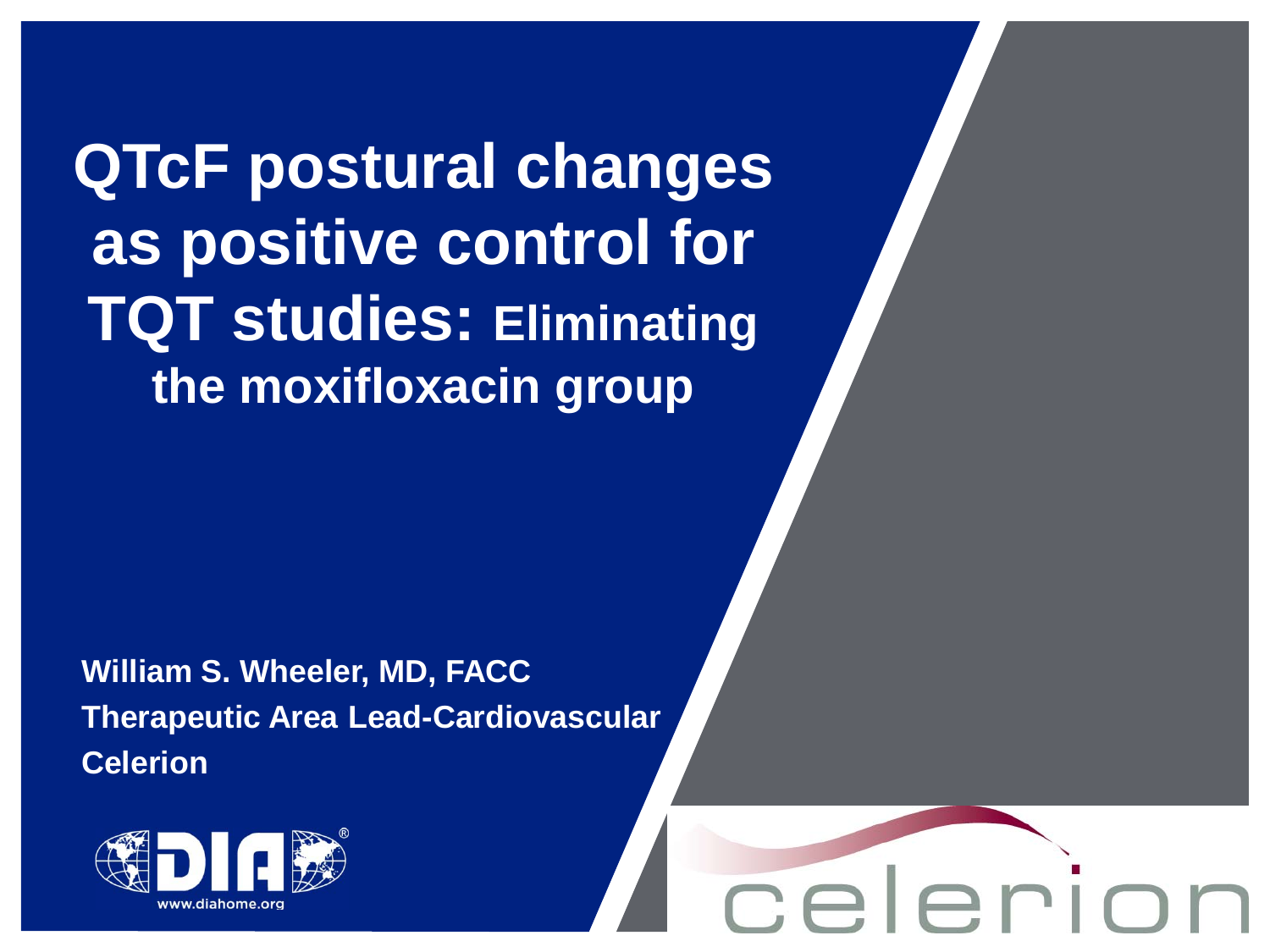

The views and opinions expressed in the following PowerPoint slides are those of the individual presenter and should not be attributed to Drug Information Association, Inc. ("DIA"), its directors, officers, employees, volunteers, members, chapters, councils, Special Interest Area Communities or affiliates, or any organization with which the presenter is employed or affiliated.

These PowerPoint slides are the intellectual property of the individual presenter and are protected under the copyright laws of the United States of America and other countries. Used by permission. All rights reserved. Drug Information Association, DIA and DIA logo are registered trademarks or trademarks of Drug Information Association Inc. All other trademarks are the property of their respective owners.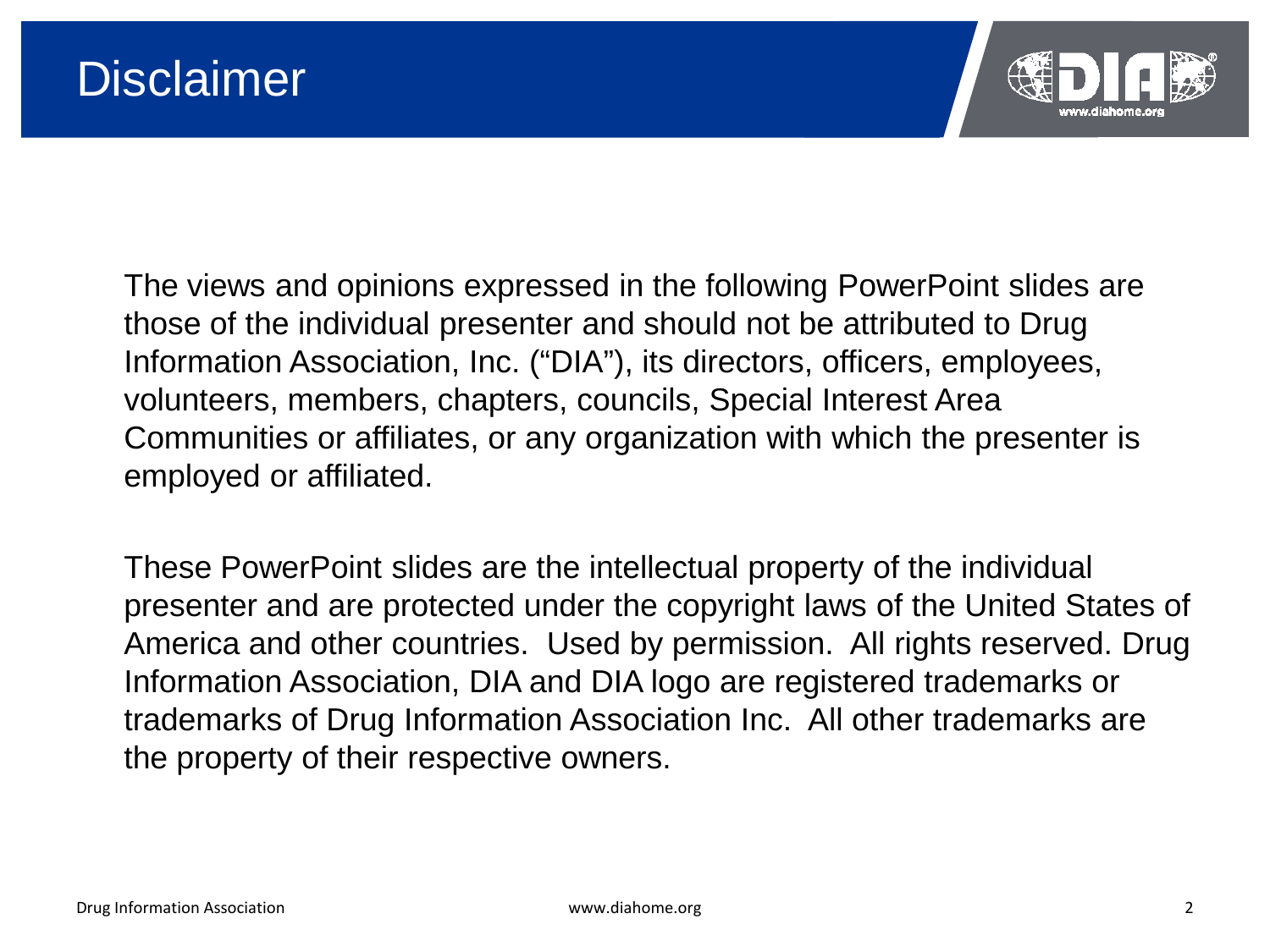

- ICH E14 mandates a positive control to ensure assay sensitivity in a TQT study
- Most studies have used moxifloxacin, other compounds have been used but not generally adopted
- Moxifloxacin limitations
	- Administrating a pharmaceutical compound
	- Blinding and overencapsulation difficulties
	- Greater than optimal effect
	- A separate arm or period required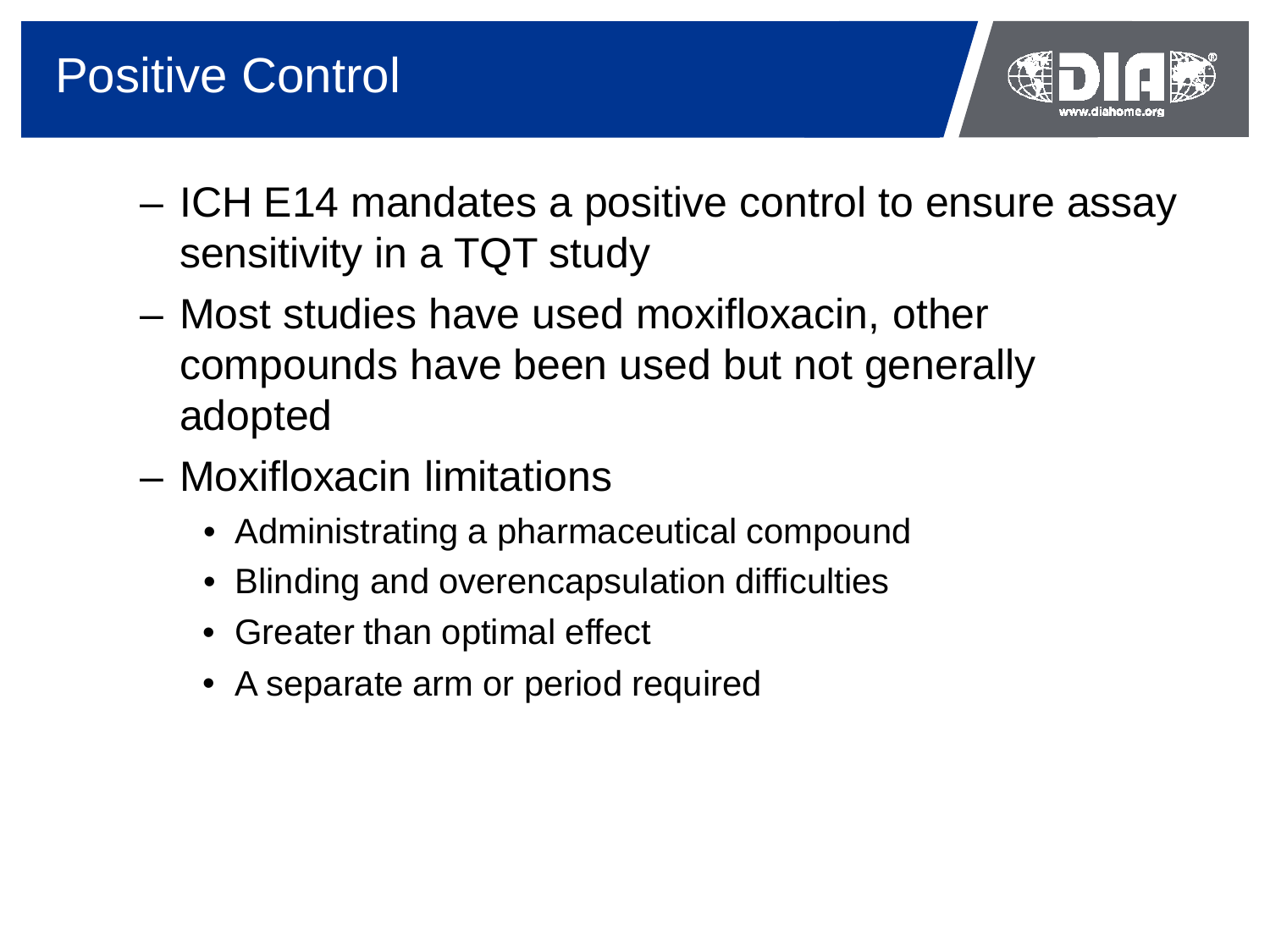## Positive Control TQT-like Trial



- Randomized, double-blind, 2-period crossover comparing the QTcF effects of moxifloxacin 400 mg single dose po to placebo
- Detected typical moxifloxacin effect
- IRB approval
- 36 enrolled, 33 completed
- Study Baseline: 3 triplicate pre-dose ECG recordings
- Triplicate ECGs at 10 moxifloxacin vs. placebo time points (0.5, 1, 2, 2.5, 3, 3.5, 6, 7, 12, and 24 hours)
- Postural changes at -1, 1 and 3.5 hours immediately post ECG extractions for those time points (Traditional)
- Sit on side of bed for 10 minutes, stand for 7 (amended to 5) minutes and resumption of supine position for 7 minutes; ECG extractions last 2 minutes of each maneuver period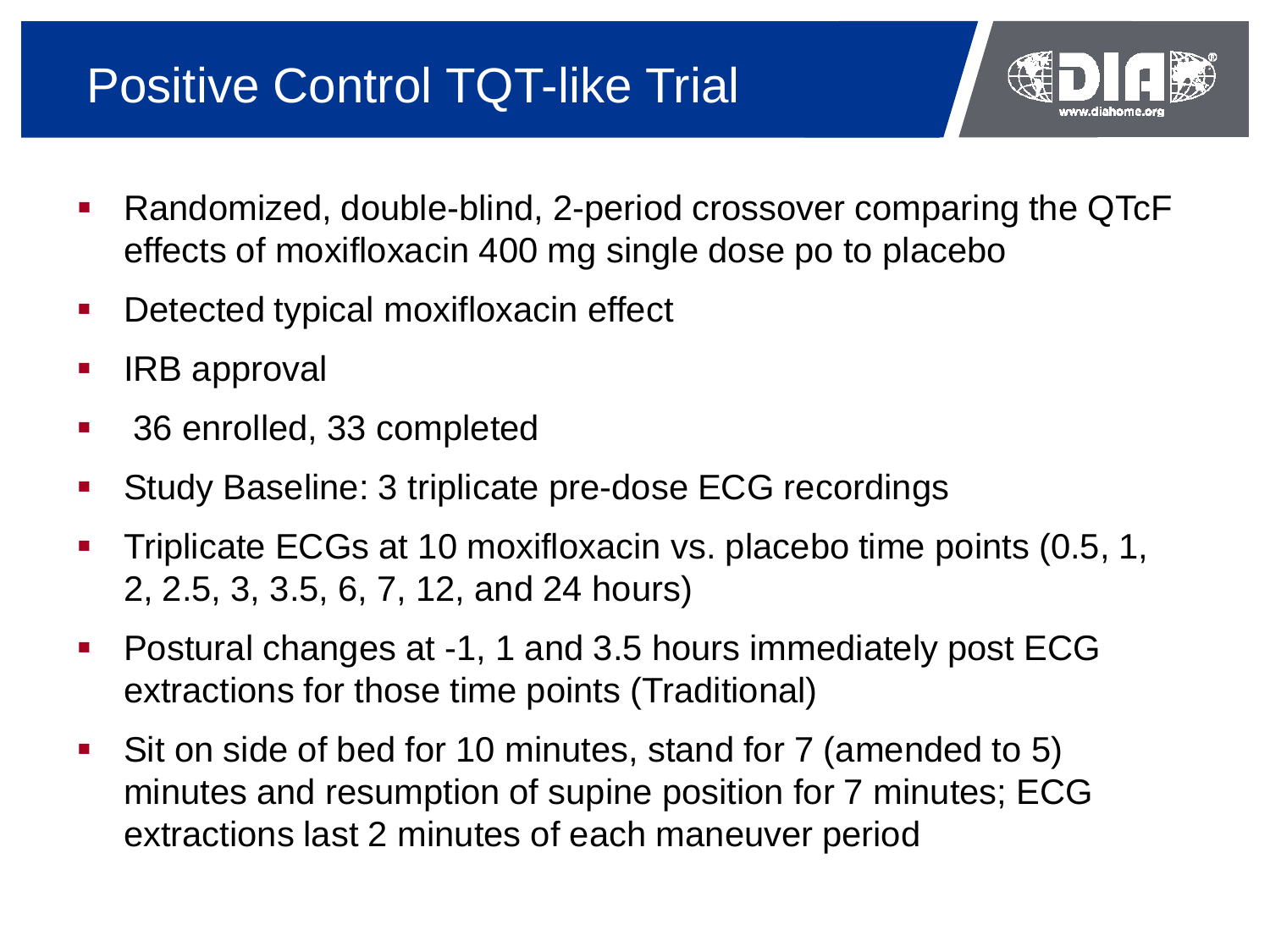### QTcF Postural Change Placebo Group



Postural Change in QTcF from TRADITIONAL at -1, 1 and 3.5 hours after dose

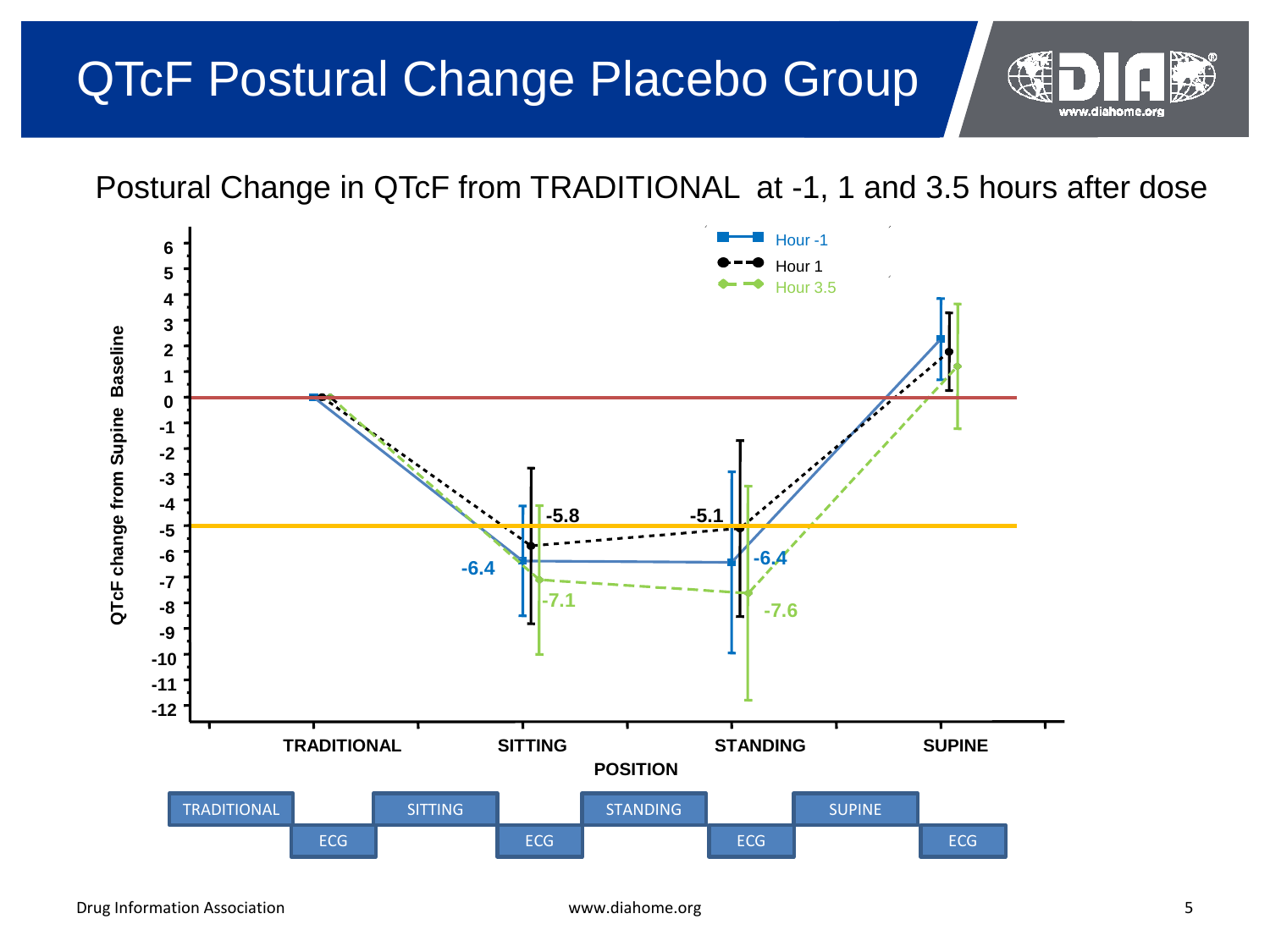#### Change QTcF vs. RR -1,1 & 3.5



www.diahome.org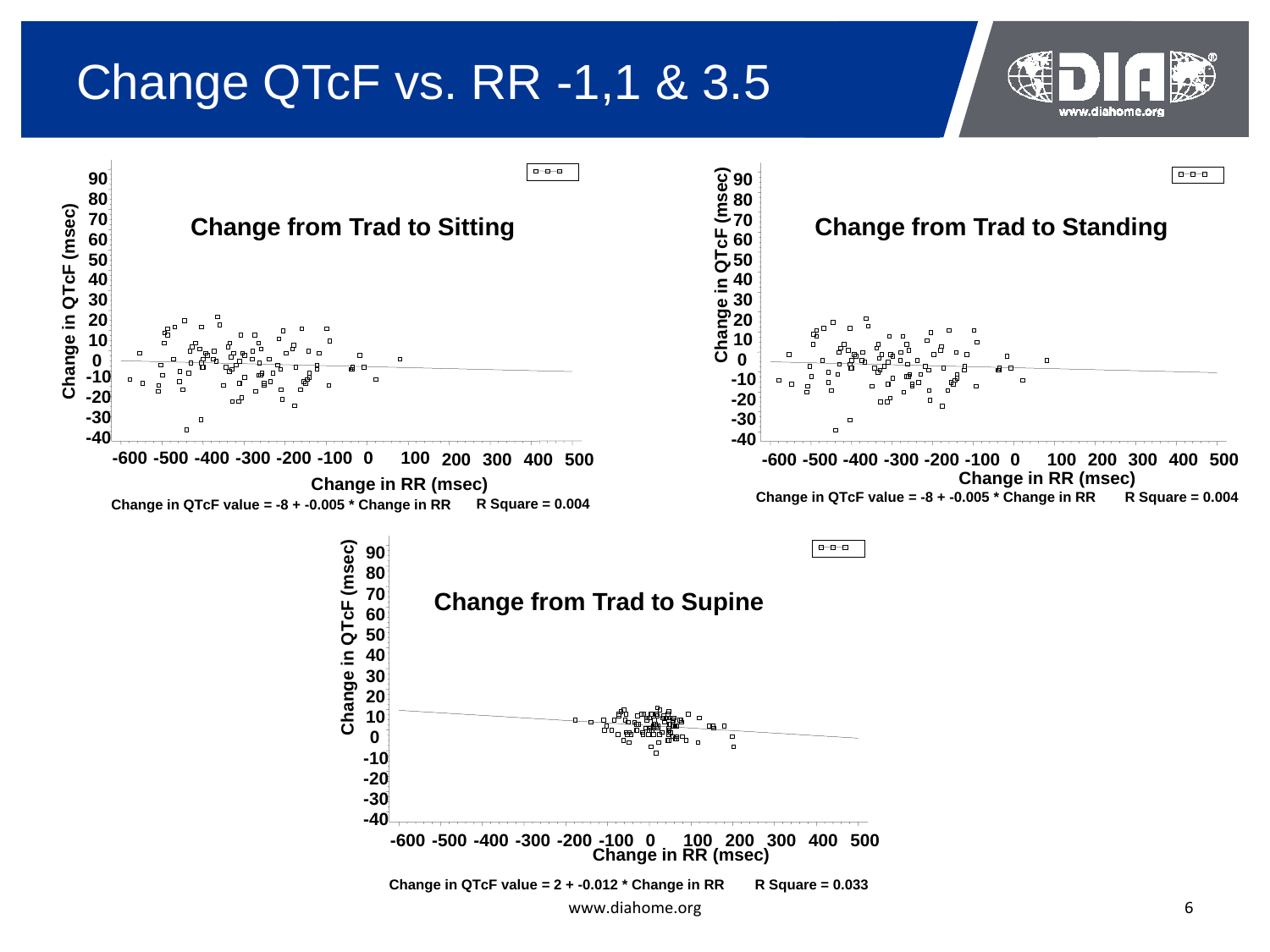

- In "real life" scenario, postural changes produced 5-7 ms change in QTcF
- QTcF change is more consistent with the intent of ICH E14 than moxifloxacin effect
- Single postural change replicate adequate for assay sensitivity while the second and third replicate confirmed that finding
- In view of the magnitude of the change and the variance, supine to sitting alone may be adequate and minimize possibility of AEs
- Further research to determine optimal number of  $\mathsf{D}_{\mathsf{D}_\mathsf{U}}$  postural change replicates seems warranted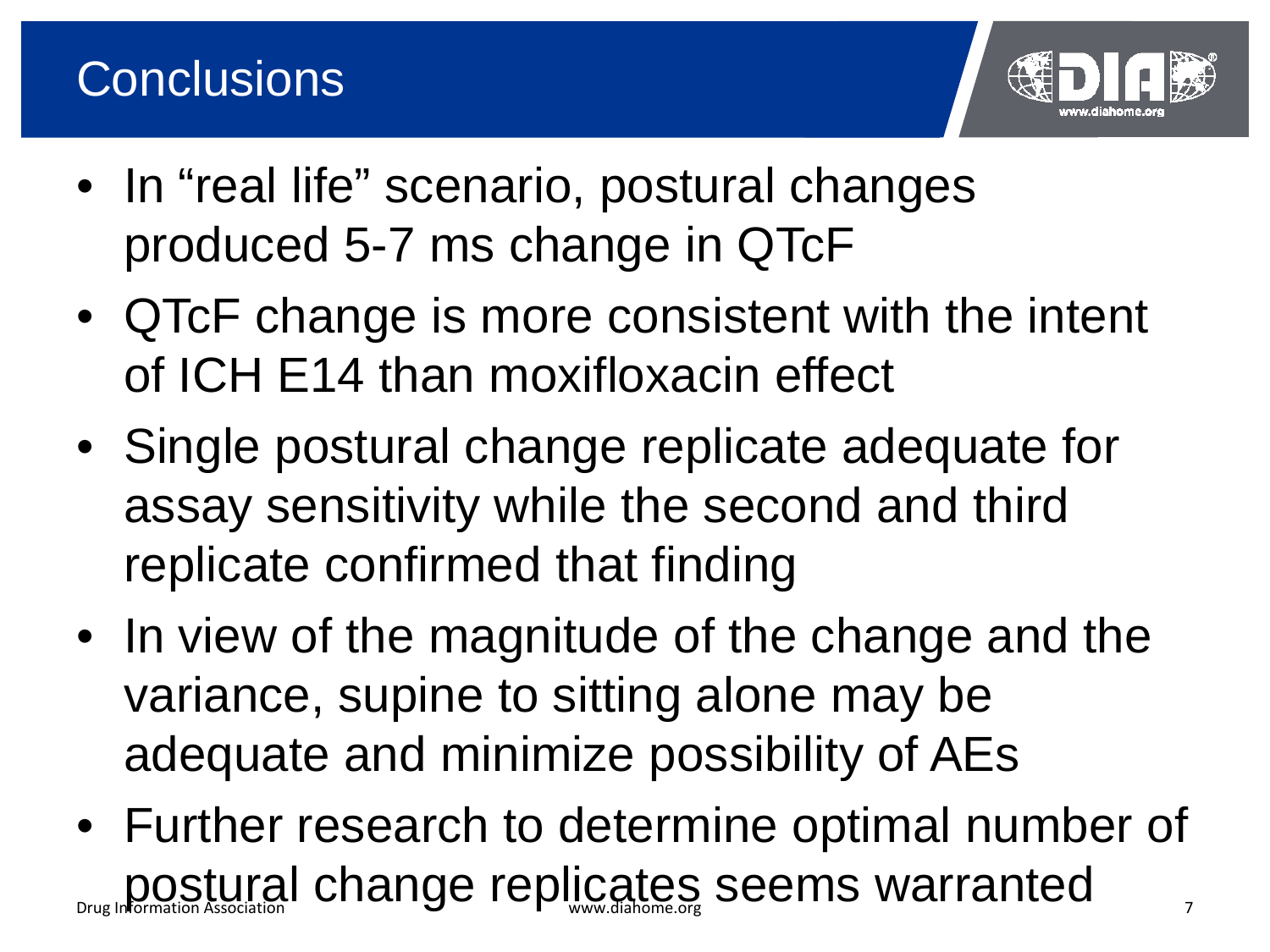



- Because of the smaller QTcF change seen with postural changes than with moxifloxacin, study execution and ECG measurement precision are even more important when postural changes are used as the active control
- Adoption of postural changes as the positive control in TQT studies would eliminate the need for a separate arm/period to determine assay sensitivity thereby resulting in much smaller studies at a significant cost savings
- Potential for adoption of postural changes in SAD/MAD studies with PK/PD modeling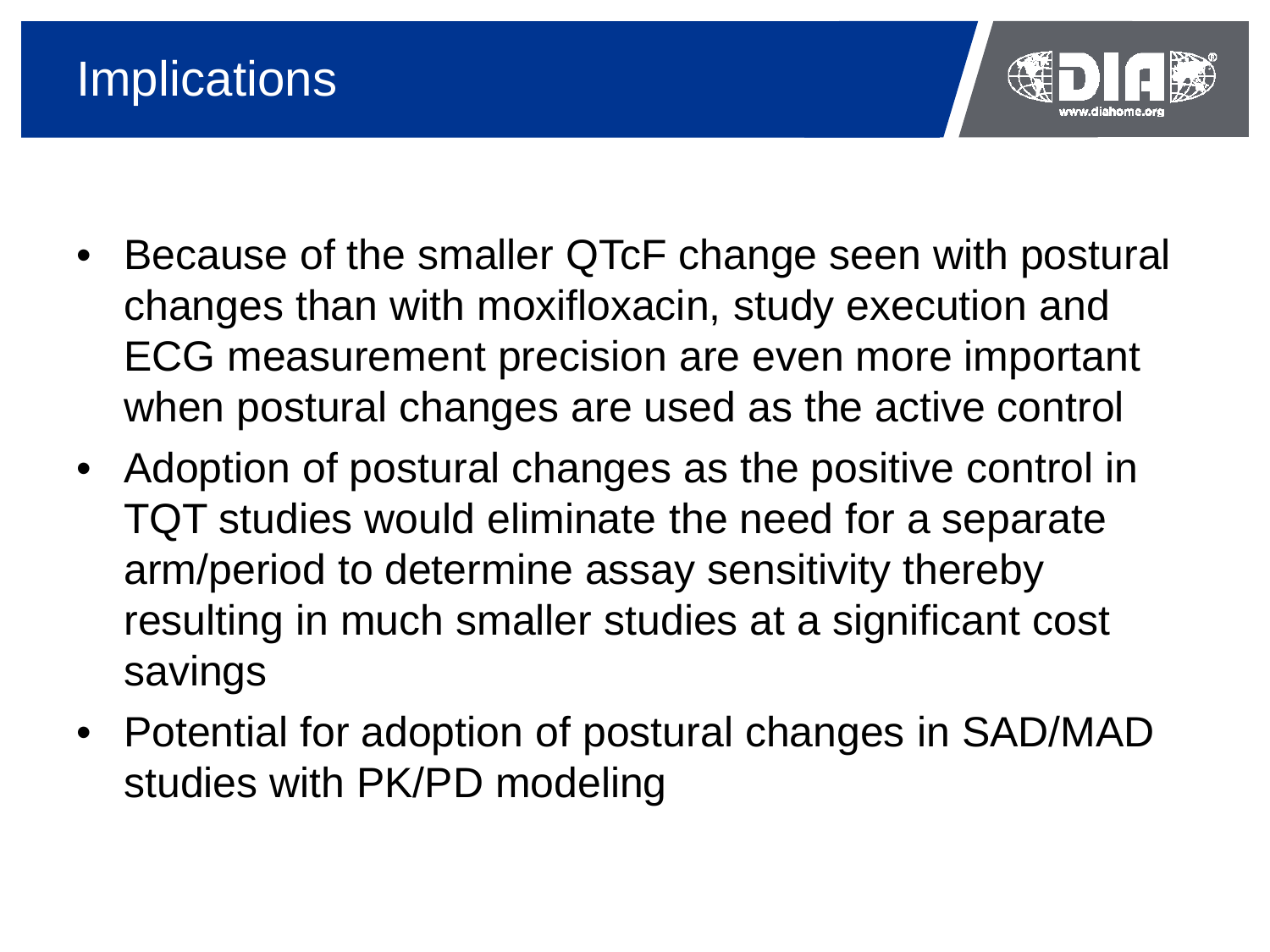## Implications: Parallel Trial



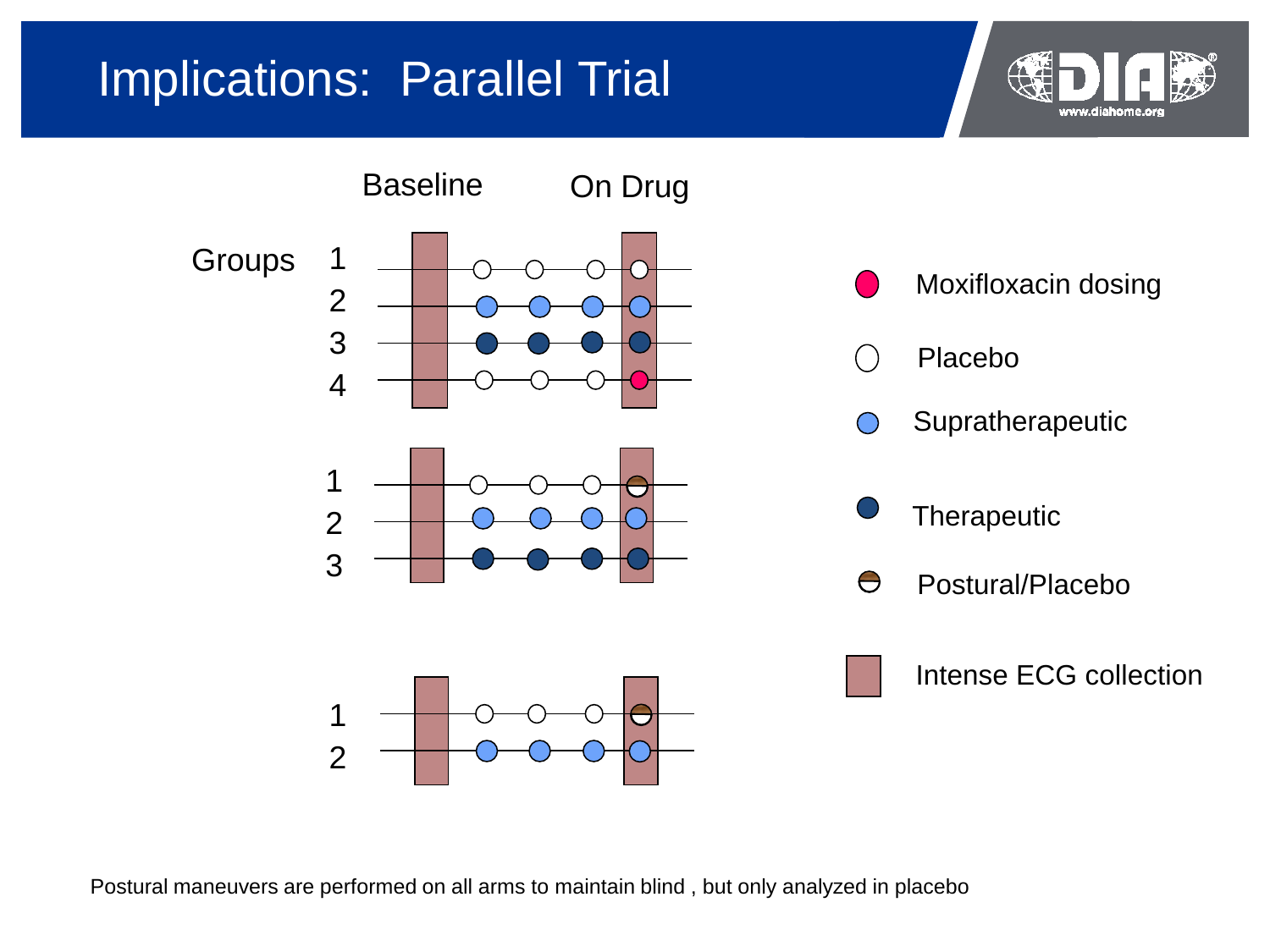# Implications: Crossover Study



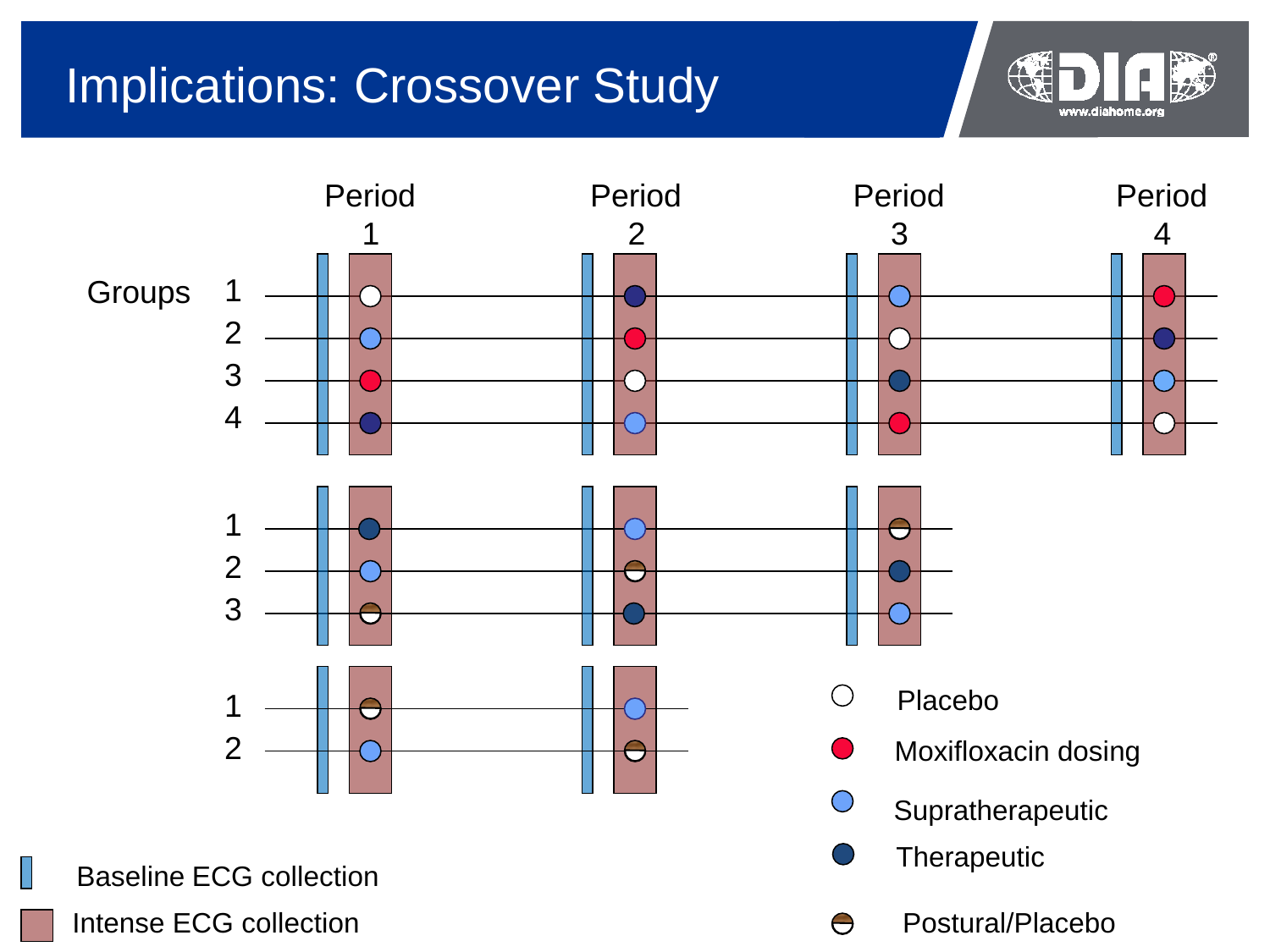

- Joy Olbertz, PharmD, PhD
- Sara Azzam, PhD
- Bruce DeGroot, PhD
- Katherine Clark
- Matt Wiedel, MS